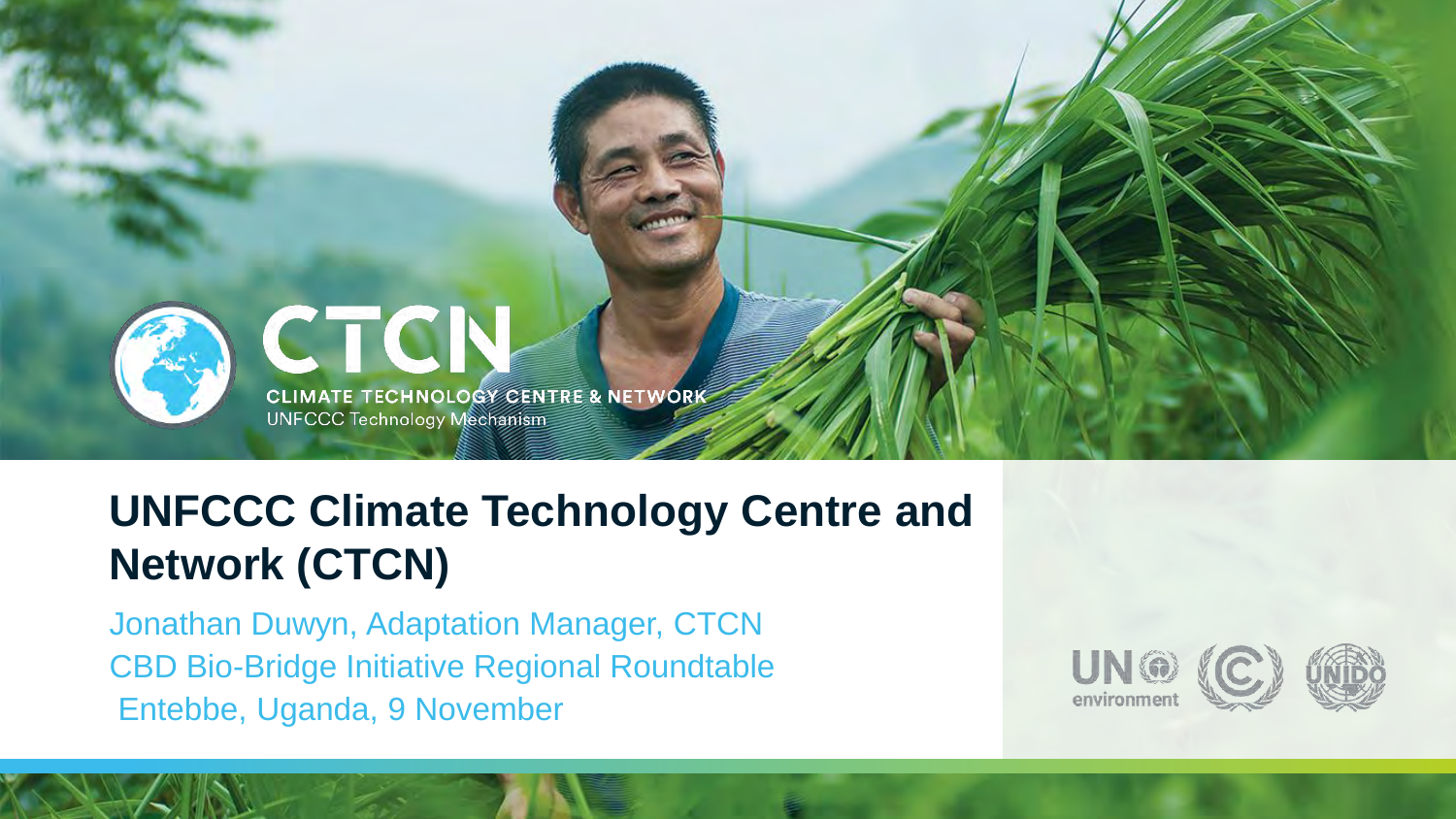# **Lessons learned & Opportunities for collaboration**

For the CBD Bio-Bridge Initiative based on the operational model and experience of the CTCN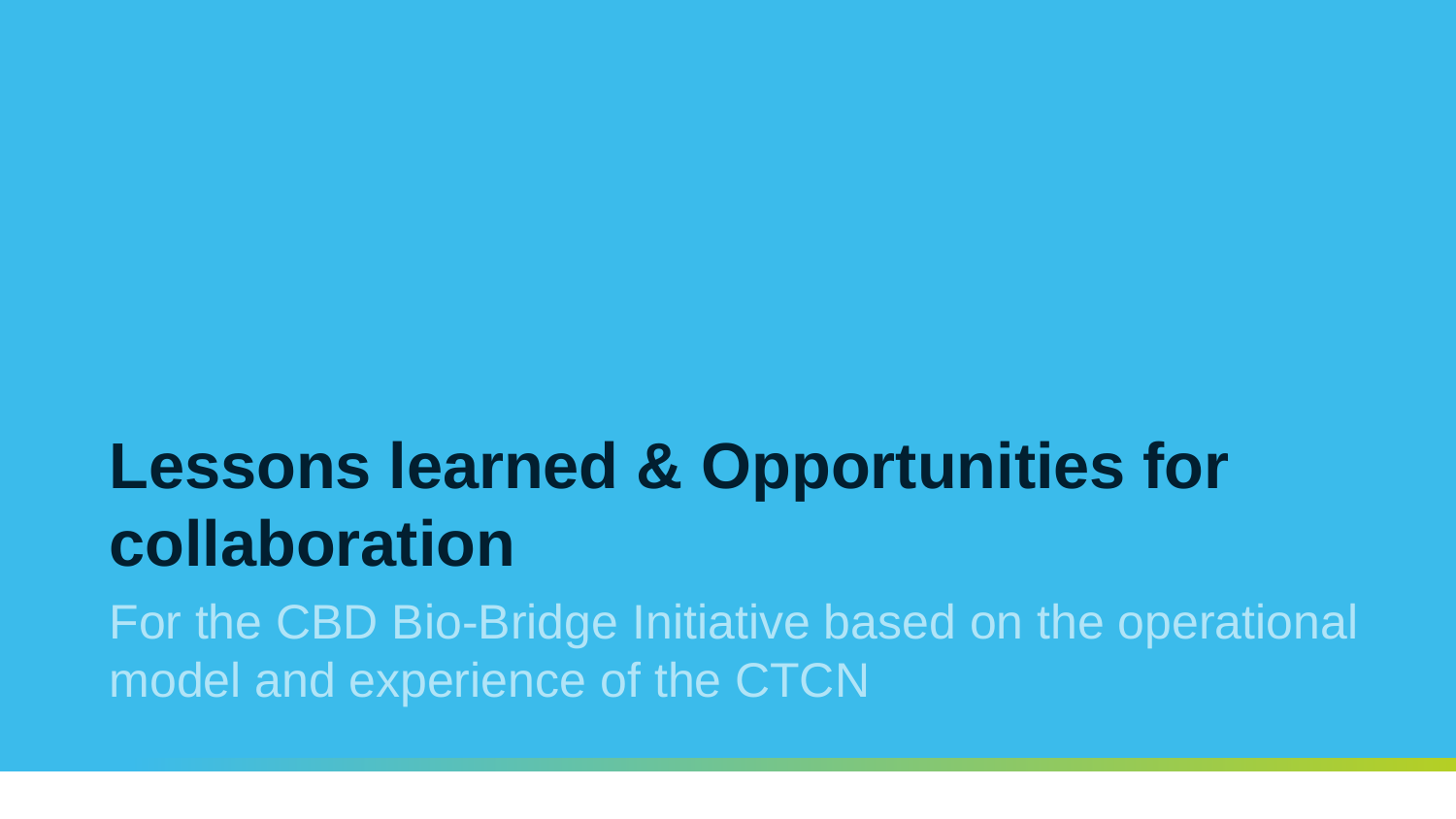

#### **UNFCCC Technology Mechanism**

- Operational body; collaboration with TEC (policy)
- Outcome of 10+ years of negotiations among 190+ countries
- Links to Financial Mechanism (GCF/GEF)

#### **Governed by Advisory Board**

- Equal representation developed/developing, + NGO constituencies
- Reports to UNFCCC Conference of Parties

### **Co-hosted by UN Environment + UNIDO**

• Founded alongside 12 partners; swift scaling up of operations

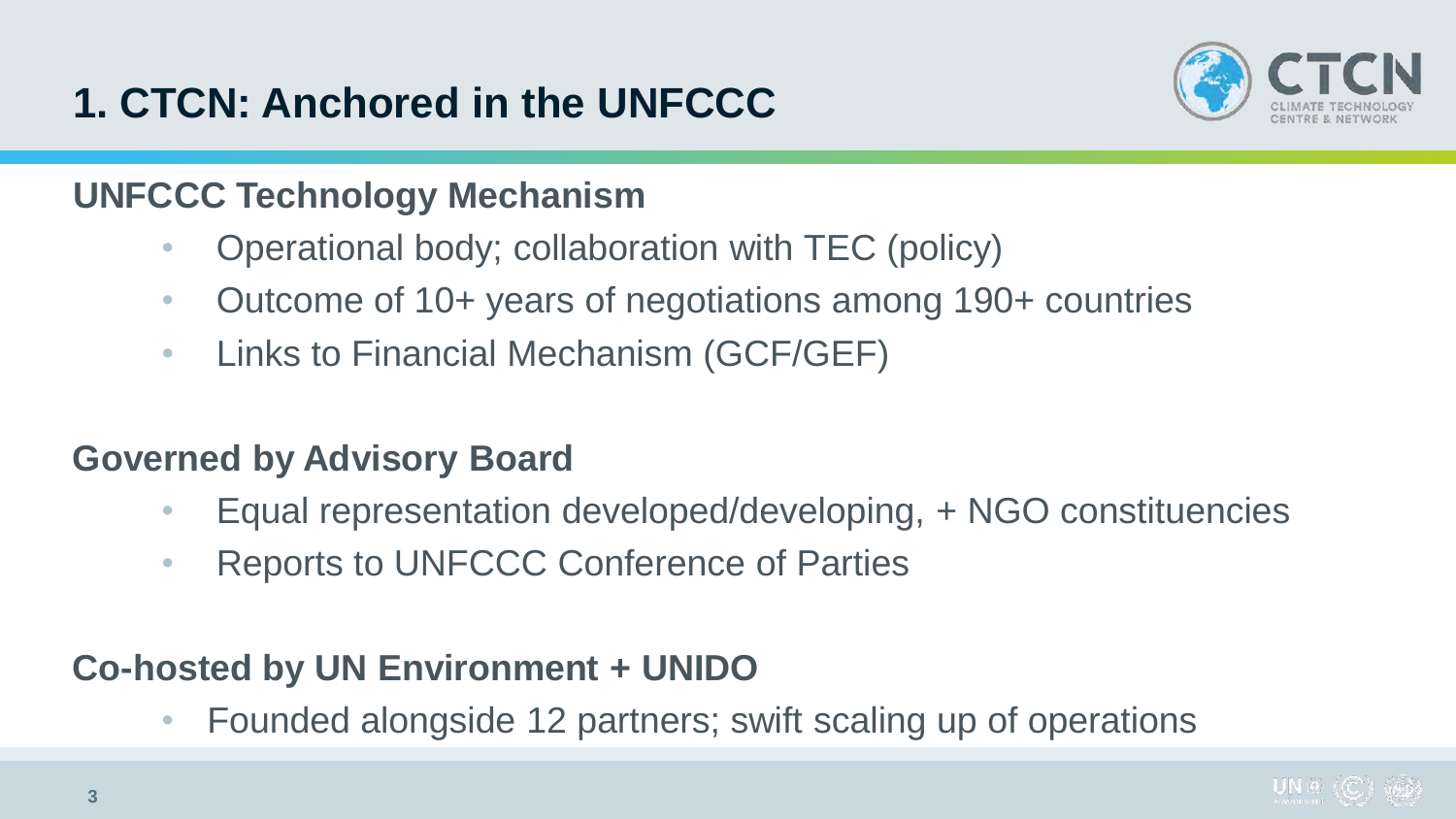# **2. CTCN: Match needs with expertise**



#### **Negotiated mandate**

- Match developing country needs with climate technology solutions
- Build capacity, enable finance
- 13-year (5+4+4) mandate, \$50M budget, 5-year Programme of Work

### **Network of Networks**

- 160 country climate technology focal points
- 400+ Network members
- Build on existing expertise + relationships
- Competitive bidding for targeted implementation

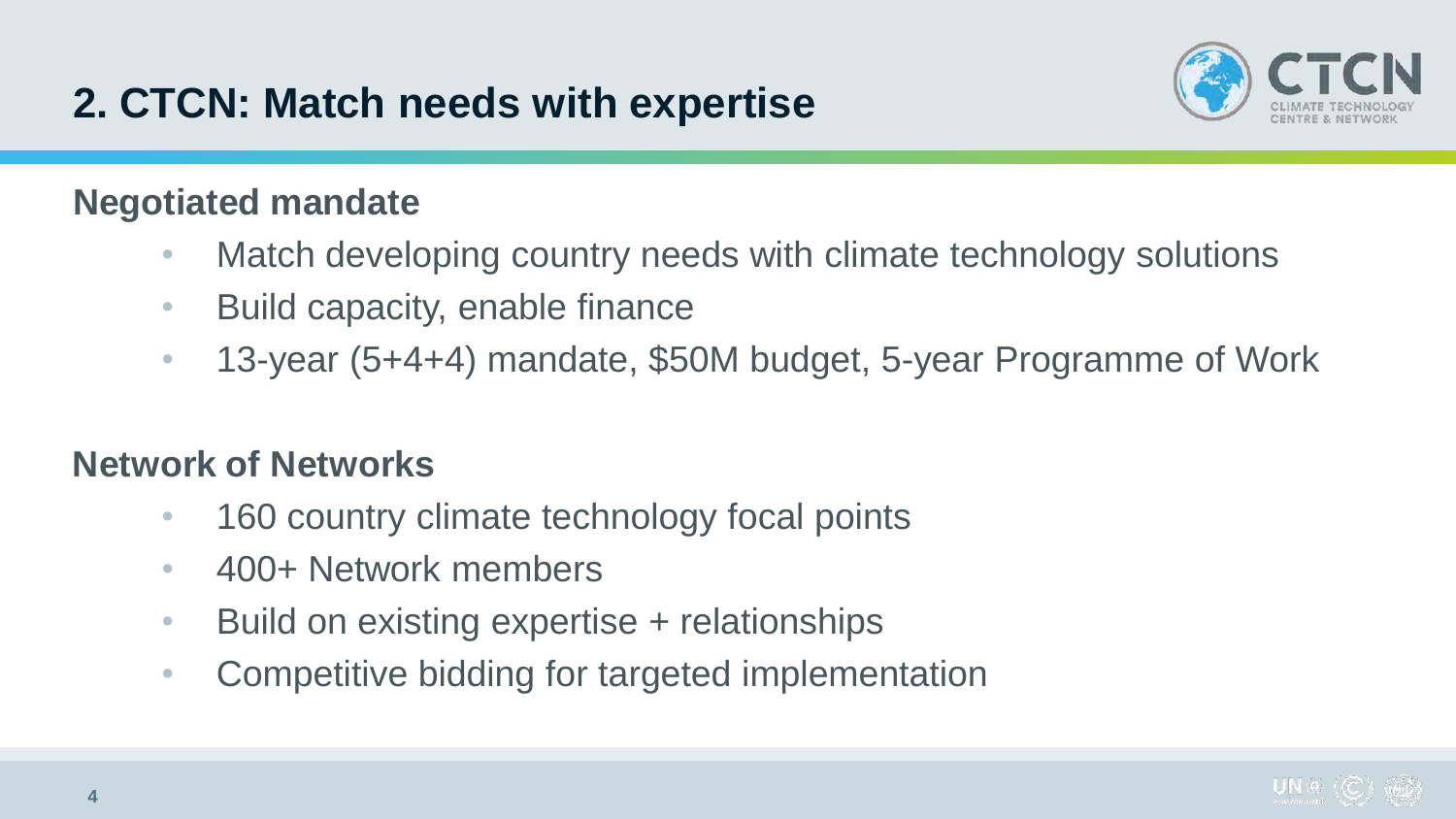# **3. Network: 400+ global members, 26 located in Africa**



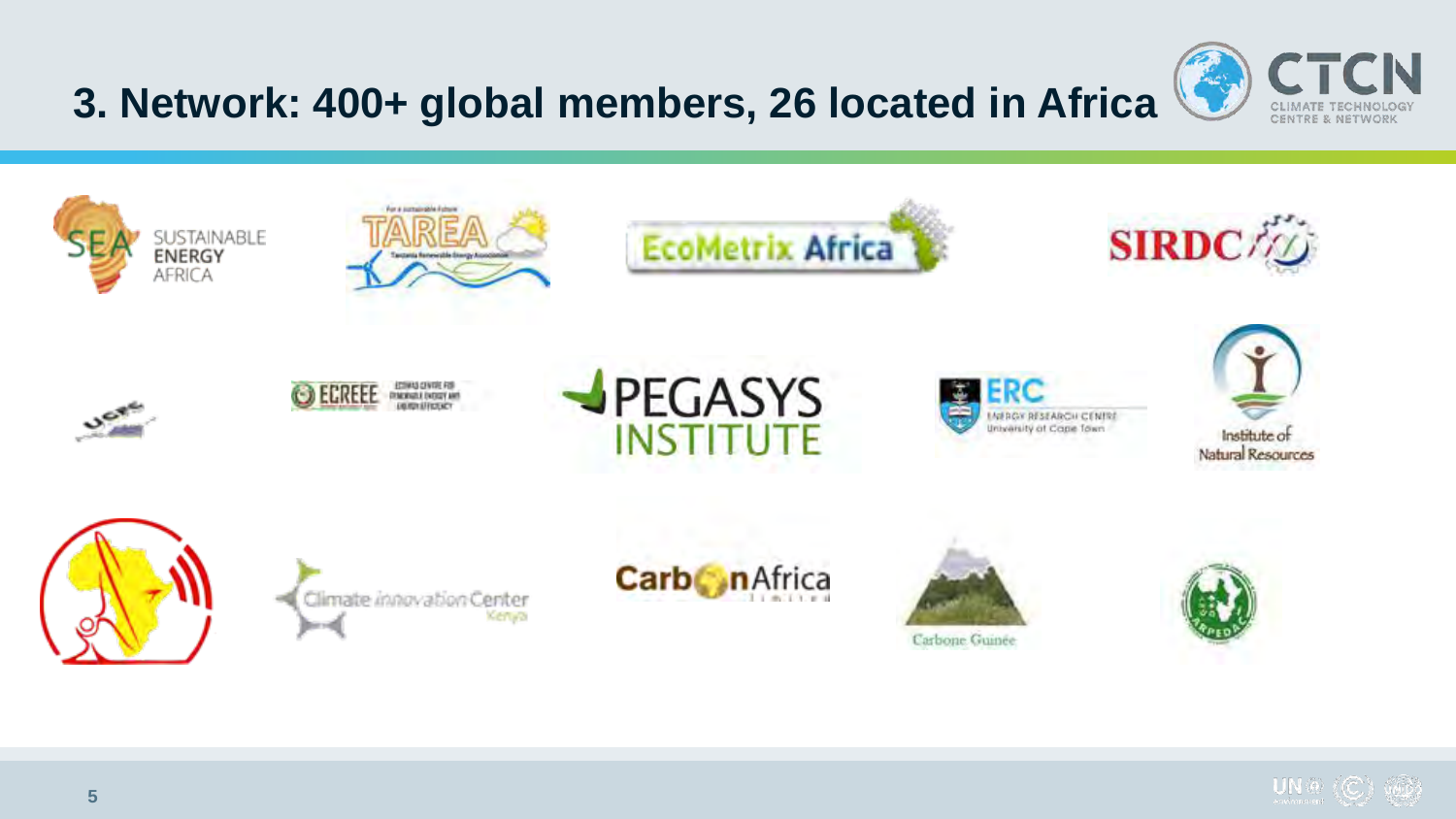

#### **Technical Assistance builds enabling environments, supports tech transfer**

- TA is the primary service offering of the CTCN
- Scaling up via UNFCCC Financial Mechanism
- Africa: 44% of CTCN requests originated from African countries

#### **Networks, partnership and collaboration are essential**

- Focus on Sustainable Development Goals facilitates new partnerships
	- Supports donor focus on co-benefits, work across Conventions
- Country-driven nature of CTCN key to success
	- Ensures alignment with national objectives

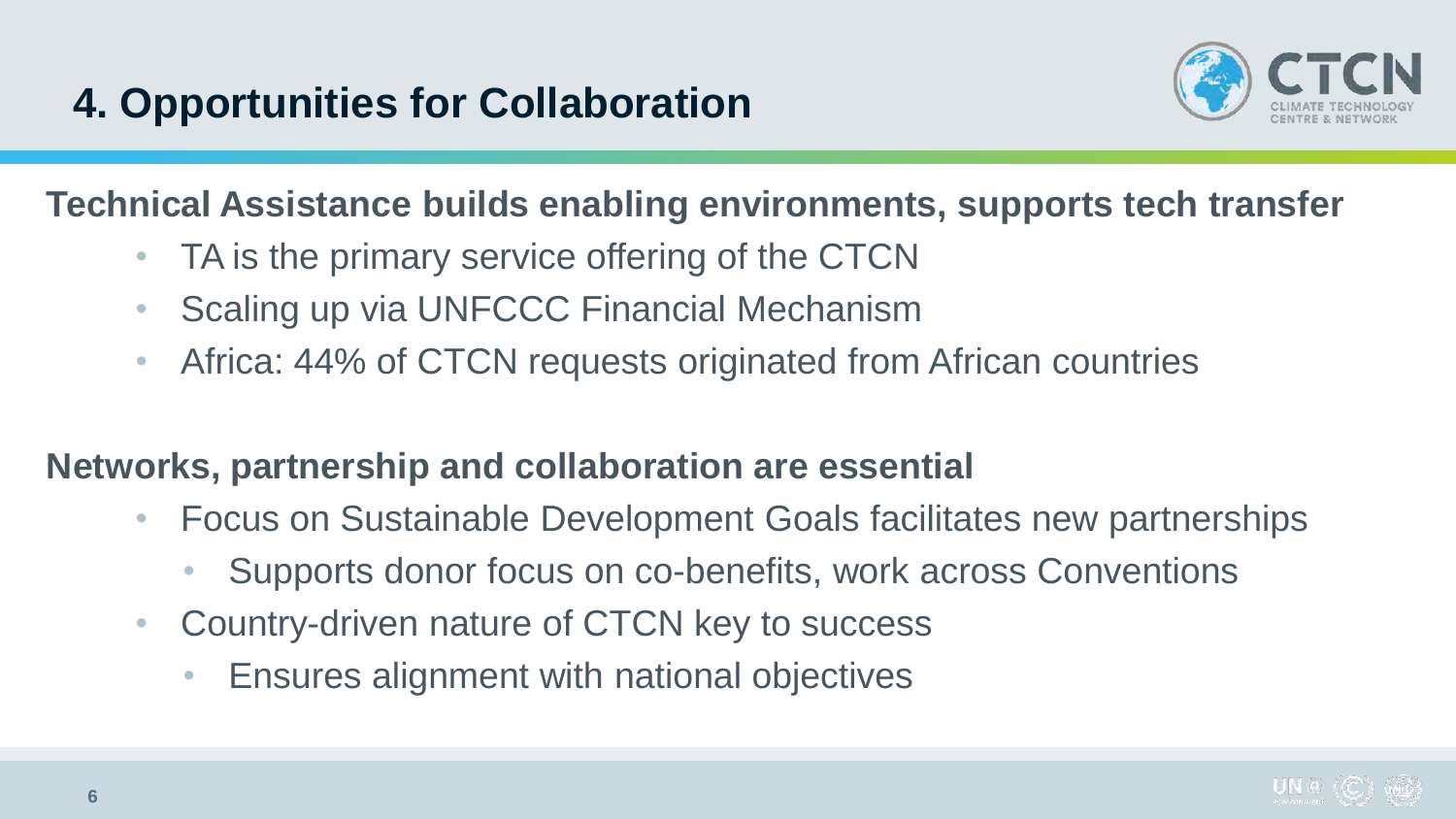### **CTCN technical assistance related to biodiversity & EbA**





Design of a knowledge management system for tropical forests management and ecosystem services in Costa Rica

Building Capacity in Ecosystem-based Adaptation in Mountain Regions in Georgia

City Climate Vulnerability Assessment and Identification of Ecosystem-based Adaptation Intervention in Laos

Design of Biodiversity Monitoring Network in the context of Climate Change in Chile

Development of a methodological framework for incorporating ecosystem-based adaptation in the process of planning and management of protected areas in Peru

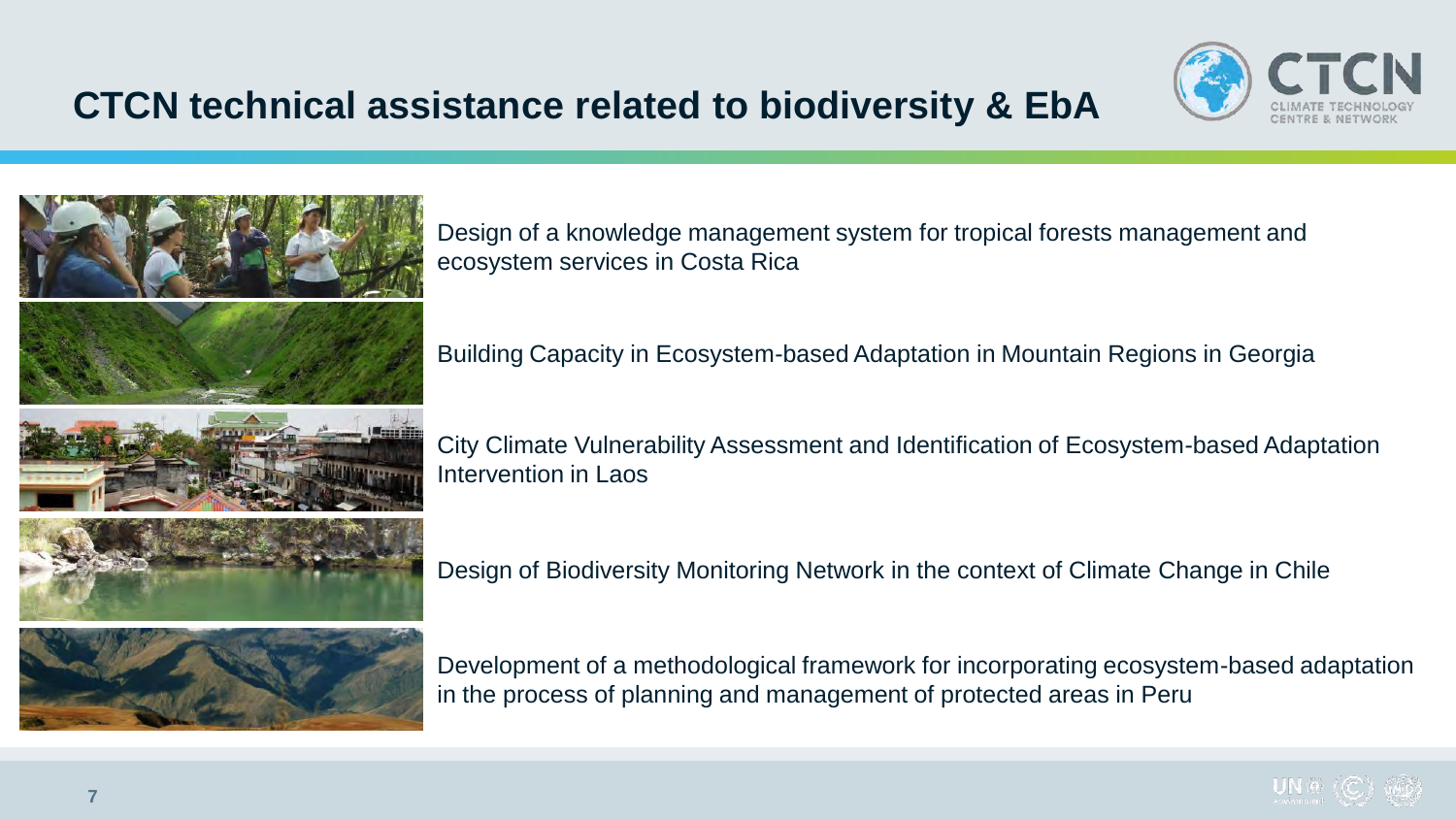# **5. CTCN Knowledge Portal**



Some of the resources you can find at www.ctc-n.org are:

- 10,000 publications, case studies, tools and videos
- 2,105 climate technology solutions
- 1,620 National Plans (TNA's, NDC's, NAP's etc.)
- 190 Country Energy Profiles
- 87 Webinars
- 35 CTCN Publications

The Knowledge Portal contains content related to the CTCN climate mitigation and adaptation sectors

Collaboration on sharing knowledge assets related to biodiversity

#### **Ecosystems and biodiversity**



Biodiversity and our ecosystems are interconnected with climate change. On one hand they are affected by both gradual and sudden climatic and weather changes, and on the other serve as important buffers from extreme events such as wildfires, flooding and droughts. The CTCN provides technical assistance to countries' on a range of technologies and tools with a view to protect important ecosystem services that are essential to human health and livelihoods. In this sector you can learn more about how the CTCN uses approaches such as ecosystem-based adaptation, management of forests and ecosystem services and monitoring ecosystem resilience of communities. Below you will find related publications, partners, CTCN technical assistance, technologies and other information for exploring this topic further.

#### **Ecosystems and biodiversity**



Assessment of Sultable Flood Mitigation Measures in Tbilisi Type: Technical Assistance Date of submission: Thursday 9 June 2016 Phase: Implementation Countries: Georgia Objective: Adaptation Sectors: Early warning and Environmental assessment Cross-sectoral enabler: Governance and planning Annmach Community based, Disaster risk reduction, Ecosystems and biodiversity

Flash floods and mudflows occurring on small rivers as a result of heavy rains impact various parts of Tbilisi, causing heavy damage and/or human casualties. Recommendations are needed in order to determine appropriate actions to prevent disastrous consequences of possible floods of the Tsavkisiskhevi River within Tbilisi, as part of climate change adaptation.



Building Capacity in Ecosystem-based Adaptation in Mountair **Regions** Type: Technical Assistance Date of submission: Friday 10 June 2016 Phase: Design Countries: Georgia Objective: Adaptation

Sectors: Cross-sectoral Cross-sectoral enabler: Governance and planning Approach: Ecosystems and blodiversity



Filter by country: **Strengthening Capacities to Assess Climate Change Vulnerability** and Impacts to Shape Investments In Adaptation Technology for Argentina (3) **Azerballan's Mountain Regions** Australia (2)



Filter by regions: South America (52) Caribbean (44) Central America (44) Show more

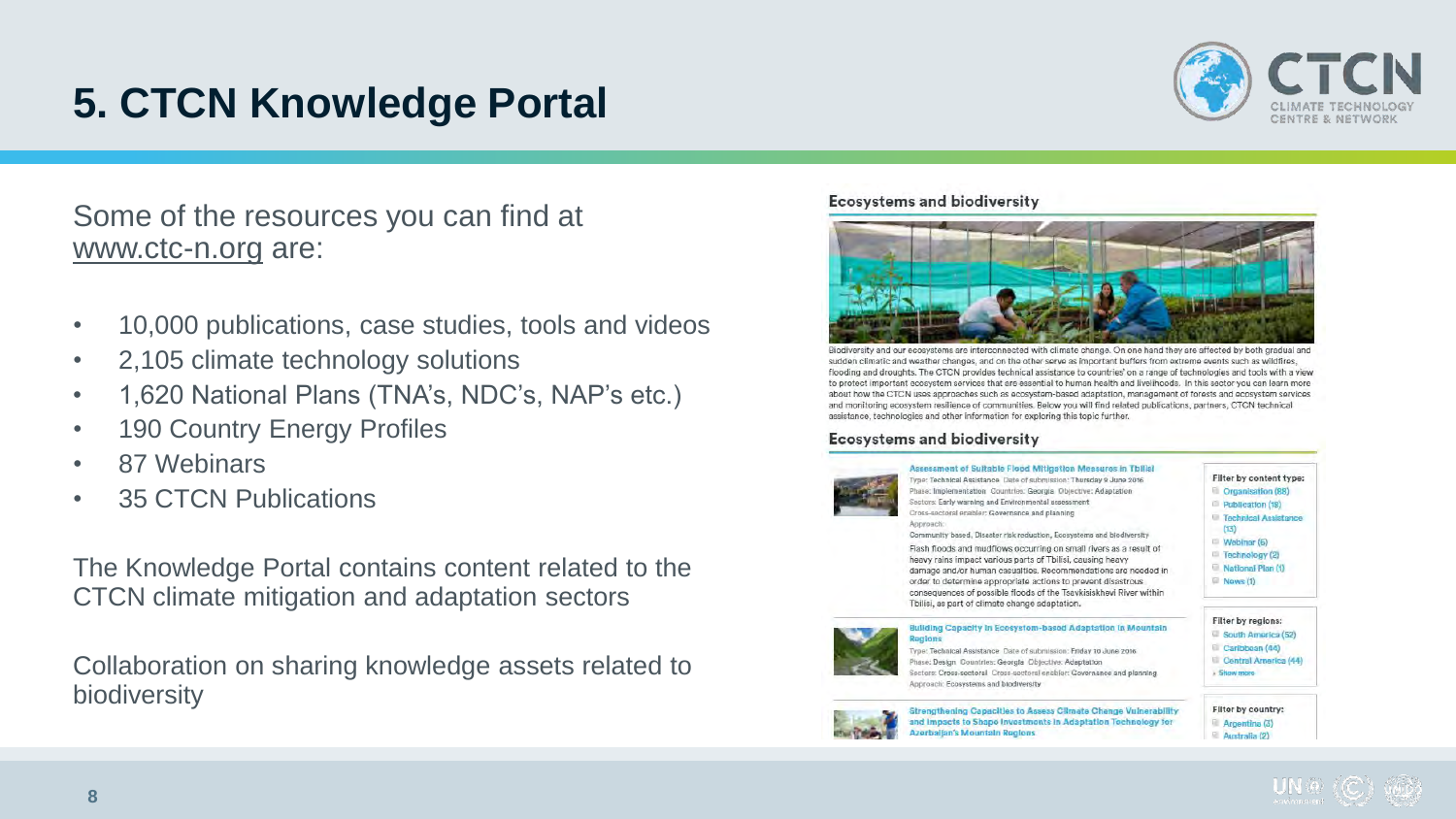## **CTCN Knowledge Portal: Webinars**



#### **Recorded webinars**



**CTCN/Practical Action** webinar: Energy access financing



**CTCN/INER** webinar: **Implementation of Energy Efficiency in Ecuador and its** impacts



**CTCN/GHGMI Webinar: Growing internationally**recognized greenhouse gas professionals in your country

**CTCN/AEC webinar: AEC Systems Change Methodology** 



**CTCN/GAN** webinar: **Sustainable Regional Development Model - A** community based model for climate change mitigation and adaptation



**Webinar: Energy Efficiency Actions in Georgia** 

- Tutorials on a broad range of technology sectors related to climate mitigation and adaptation strategies
- Conducted with CTCN Consortium Partners and Network members; experts from around the world
- Open to the public and accessible anytime

Possibility for joint webinars with Bio-Bridge Initiative on biodiversity topics